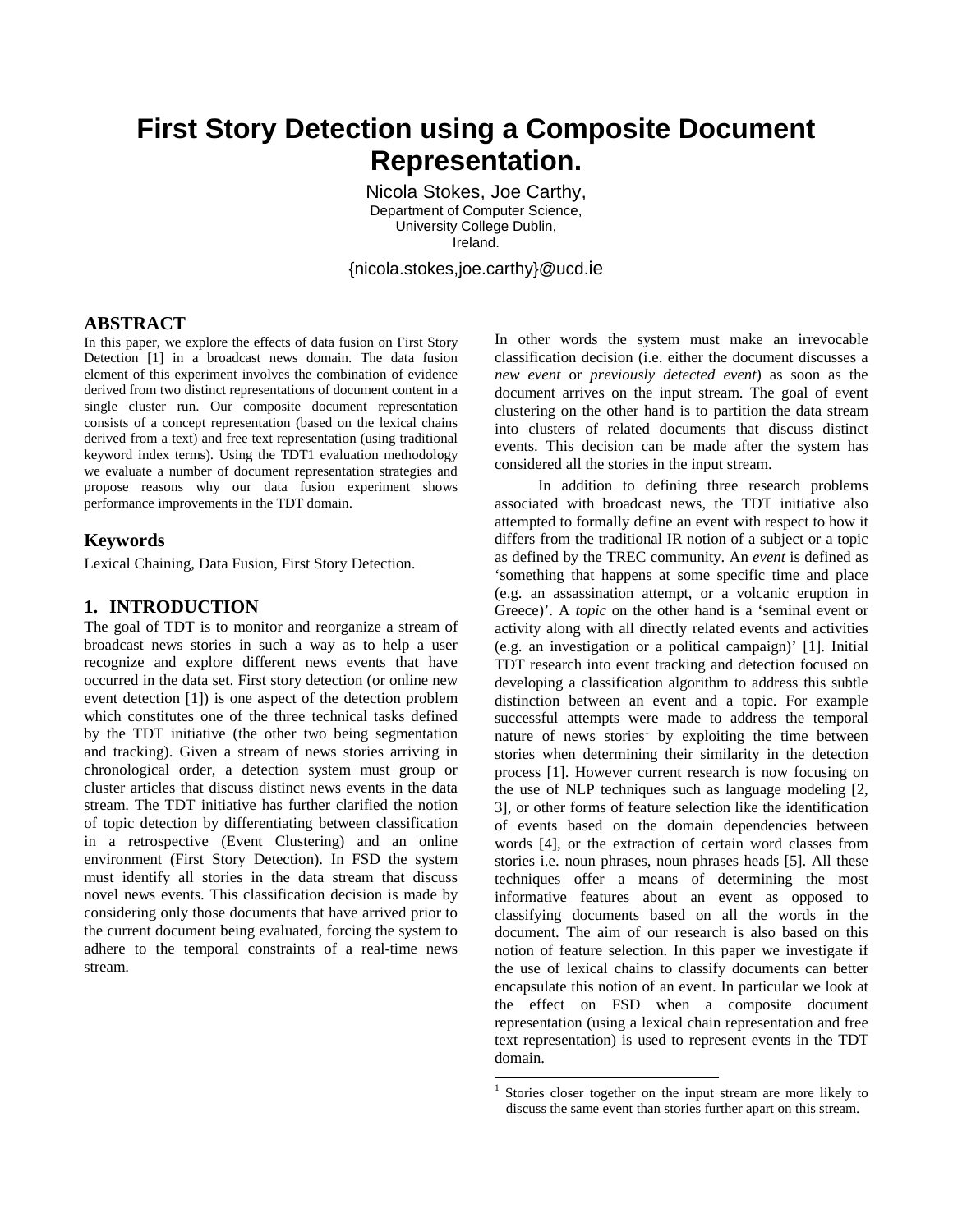In sections 2 and 3 we describe the first component of our composite document representation derived from lexical chains, with a subsequent description of FSD classification based on our data fusion strategy in Section 4. The remaining sections of this paper give a detailed account of our experimental results, concluding with a discussion of their significance in terms of two general criteria for successful data fusion.

## **2. LEXICAL CHAINING**

A lexical chain is a set of semantically related words in a text. For example in a document concerning cars a typical chain might consist of the following words {vehicle, engine, wheel, car, automobile, steering wheel}, where each word in the chain is directly or indirectly related to another word by a semantic relationship such as *holonymy*, *hyponymy, meronymy* and *hypernymy*.

When reading any text it is obvious that it is not merely made up of a set of unrelated sentences, but that these sentences are in fact connected to each other in one of two ways cohesion and coherence. As Morris and Hirst [6] point out cohesion relates to the fact that the elements of a text 'tend to hang together'. Whilst coherence refers to the fact that 'there is sense in the text'. Obviously coherence is a semantic relationship and needs computationally expensive processing for identification, however cohesion is a surface relationship and is hence more accessible. As indicated by Halliday and Hasan [7] cohesion can be roughly classified into three distinct classes, *reference*, *conjunction* and *lexical cohesion*. Conjunction is the only class, which explicitly shows the relationship between two sentences, *'I have a cat and his name is Felix'*. Reference and lexical cohesion on the other hand indicate sentence relationships in terms of two semantically same or related words. In the case of reference, pronouns are the most likely means of conveying referential meaning. For example in the following sentences, ' *"Get inside now!" shouted the teacher. When nobody moved, he was furious*'. In order for the reader to understand that 'the teacher' is being referred to by the pronoun 'he' in the second sentence, they must refer back to the first sentence. Lexical cohesion on the other hand arises from the selection of vocabulary items and the semantic relationships between them. For example, '*I parked outside the* library*, and then went inside the building to return my books*', where cohesion is represented by the semantic relationship between the lexical items 'library', 'building' and 'books'. For automatic identification of these relationships it is far easier to work with lexical cohesion than reference because less underlying implicit information is needed to discover the relationship between the above pronoun and the word it references. Hence lexical cohesion is used as a linguistic device for investigating the discourse structure of texts and lexical chains have been found to be an adequate means of exposing this discourse structure. These lexical chains have many practical applications in IR and computational linguistics such as hypertext construction [8], automatic document summarization [9], the detection of malapropisms within text [10], as a term weighting technique capturing the lexical cohesion in a text [11], as a means of segmenting text into distinct blocks of self contained text [12]. For the purpose of this project we exploit three such applications:

- 1. We use lexical chains as a means of exploring and presenting the most prevalent topics discussed in news stories.
- 2. A valuable side effect of lexical chain creation is that the words of a text are automatically disambiguated.
- 3. Because lexical chains disambiguate words based on the context in which they occur, lexical chains also address two linguistic problems *synonymy* and *polysemy*, which hinder the effectiveness of traditional IR systems such as the vector space model.

## **3. CHAIN FORMATION ALGORITHM**

In general the first task of an IR system is to execute a set of text operations (e.g. stemming, removal of stopwords) to reduce the complexity of a full text representation of a document into a more manageable set of index terms. Although these index terms are a subset of the original representation, their purpose is to adequately represent the semantic content of the original document in a more concise manner. This is a difficult NLP task, as natural language frequently does not obey the principle of compositionality where the meaning of the whole can be strictly determined from its parts. So in order to derive the correct representation of a text, we need to determine the interpretation of a word or phase in the context in which it occurs i.e. before the original text is manipulated into a set of index terms. The creation of lexical chains which is described below, aims to capture this additional textual information while still maintaining a manageable representation size.

Firstly each term contained in a particular document is dealt with in chronological order. Then each subsequent word is added to an existing lexical chain or becomes the seed of a new chain, in much the same manner as the clustering of documents. A stronger criterion than simple semantic similarity is imposed on the addition of a term to a chain, where terms must be added to the most recently updated (semantically related) chain. This favors the creation of lexical chains containing words that are in close proximity within the text, prompting the correct disambiguation of a word based on the context in which it was used. We use WordNet to determine the semantic relatedness between a candidate word and the words of a chain. If we view WordNet as a large semantic network of nodes (meanings) inter-related by semantic relations (meronymy, hyponymy, etc.), then finding a relationship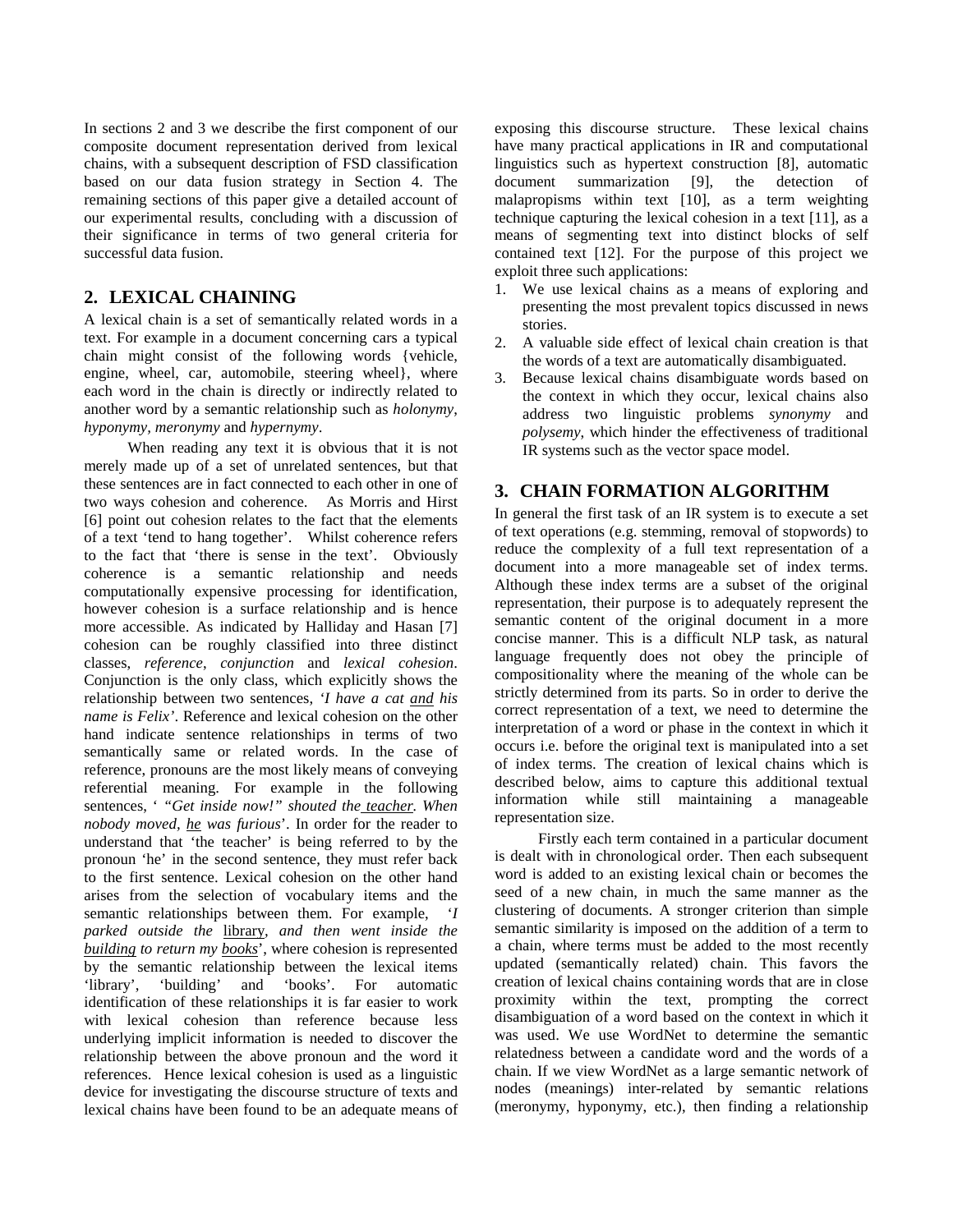between two words in the chaining process involves activating the network of one node and observing the activity of the other in this activated network.



**Figure 1: Shows expanded document terms 'car' and 'trunk' and their semantic relatedness.** 

So far we have talked abstractly about how to determine if a word is semantically related to a chain. To explain this fully it is first necessary to discuss the structure of the WordNet thesaurus, which is used to determine this semantic connection or closeness between words in a text. In WordNet, nouns, verbs, adjectives, and adverbs are arranged into synsets (group of synonymous words e.g. cat, feline, tabby), which are further organized into a set of lexical source files by syntactic category. In our case we

are only interested in the noun index and data files, because the verb file in WordNet has no relation with the three other files (noun, adverb and adjective files), and the adverb file has only unidirectional relations with the adjective file. So each word in a particular document is searched for in the noun index file, if it is not found then we make the assumption that this word is not a noun and hence will play no further part in the chaining process. If the word is found then it will be represented by a unique set of synset numbers, where each synset number represents a particular sense associated with that word. Each synset number points to the position in the noun data file where words related to this sense of the word are stored with a gloss, and sample sentence using this word. Words related to a particular sense are associated with it by several different semantic relations, such as *hyponymy* (kind-of, lorry/vehicle), *hypernymy* (is-a, vehicle/car), *holonymy* (has-part, tree/branch) and *meronymy* (part-of, engine/car). As shown in Figure 1, each sense associated with a word is expanded using WordNet (in reality these senses and senses related to them are represented by synset numbers). This example of the chain formation process shows us that the word 'car' is related to the word 'trunk' by the fact that 'car trunk', one of the senses of 'trunk', is a meronymy of 'automobile' which is a possible sense of 'car'. In this way both words have been successfully disambiguated so all redundant senses belonging to each word are eliminated and 'car' is added to the chain containing 'trunk'. This chain may also contain other semantically related words pertaining to the topic of an automobile e.g. {car, trunk, engine, vehicle…}. The chain formation process is continued in this way until all the words in a particular document (in our case nouns) have been chained. Any words that remain unchained or ambiguous after this chaining process are eliminated from our chain word representation based on the following hypothesis:

*'The occurrence of words in a text which fail to participate in the overall cohesive structure of a text (i.e. remain unchained) is purely coincidental. Consequently these words are considered irrelevant in describing the general topic of a document.'*

This implies that our lexical chaining strategy also provides us with an automatic means of selecting the most salient features of a particular news story. So when all redundant words have been removed in this manner, all remaining chains are then merged into a single chain containing all the synset numbers from each individual chain involved in this process. This representation is a semantic representation as opposed to a syntactic representation (in the case of a 'bag of words' representation) because it contains concepts (i.e. synset numbers) rather than simple terms to represent the content of a document.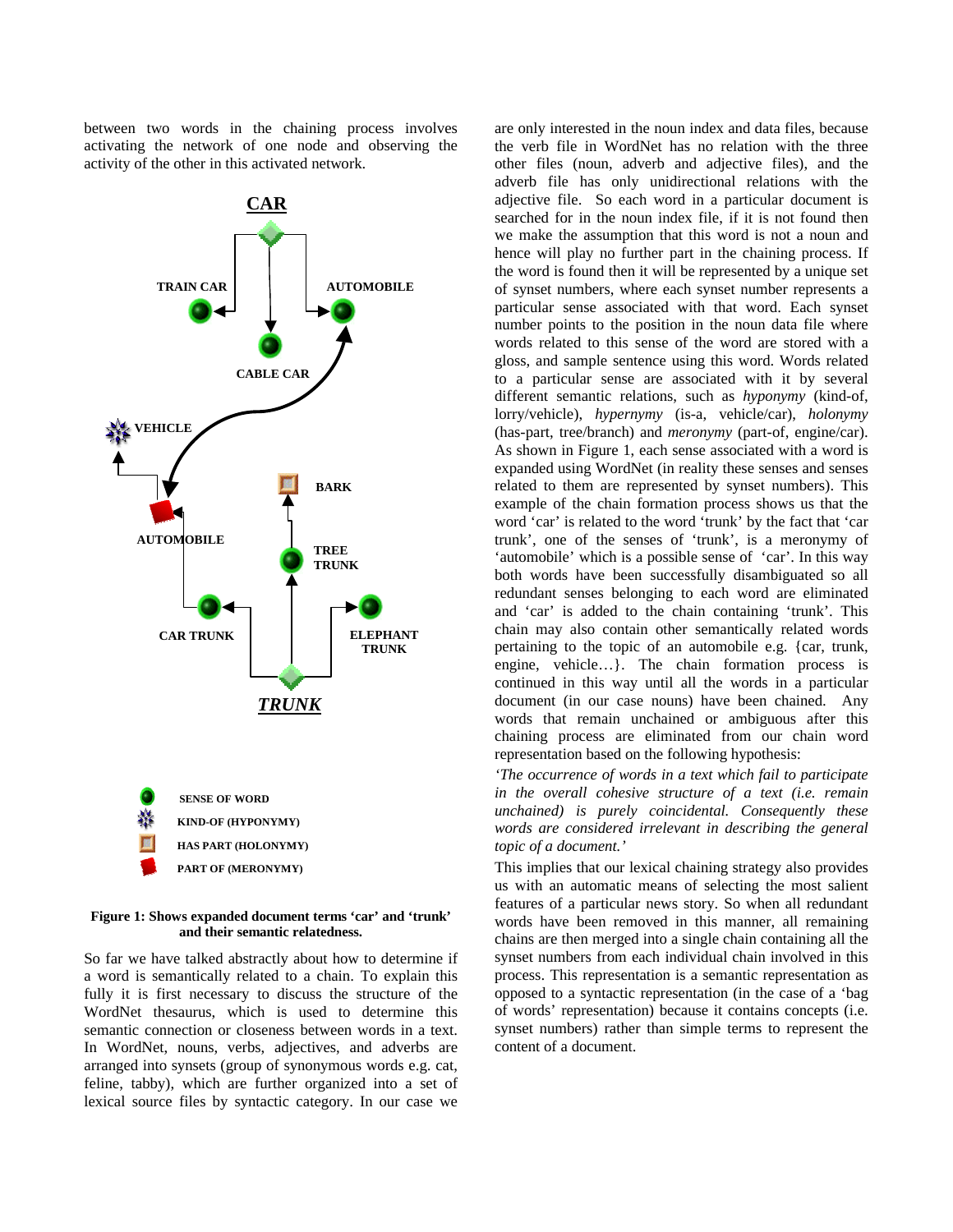The final stage of our combined document representation strategy involves collecting all free text words for each document and storing them in a set of index files. So effectively our composite document representation used in the detection process (described in the next section) consists of two weighted vectors, a chain vector and an ordinary term vector, where both chain words and free text words are weighted simply in terms of the frequency in which they occur in a document.

# **4. DETECTION ALGORITHM USING THE FUSION METHOD**

Online Detection or First Story Detection is in essence a classification problem where documents arriving in chronological order on the input stream are tagged with a 'YES' flag if they discuss a previously unseen news event, or a 'NO' flag when they discuss an old news topic. However unlike detection in a retrospective environment a story must be identified as novel before subsequent stories can be considered. The single-pass clustering algorithm bases its clustering methodology on the same assumption, the general structure of which is summarised as follows.

- 1. Convert the current document into a weighted chain word vector and a weighted free text vector.
- 2. The first document on the input stream will become the first cluster.
- 3. All subsequent incoming documents are compared with all previously created clusters up to the current point in time. A comparison strategy is used here to determine the extent of the similarity between a document and a cluster. In our IR model we use subvectors to describe our two distinct document representations. This involves calculating the closeness or similarity between the chain word vectors and free text vectors for each document/cluster comparison using the standard cosine similarity measure (used in this variation of the vector space model to compute the cosine of the angle between two weighted vectors). The data fusion element of this experiment involves the combination of two distinct representations of document content in a single cluster run i.e. *j* equals 2 in equation (1). So the overall similarity between a document *D* and a cluster *C* is a linear combination of the similarities for each sub-vector formally defined as:

$$
Sim (D, C) = \sum_{j=1}^{k} w_j \cdot Sim (D_j, C_j) \qquad (1)
$$

where  $Sim(X, Y)$  is the cosine similarity measure for two vectors *X* and *Y*, and *w* is a coefficient that biases the weight of evidence each document representation *j,* contributes to the similarity measure.

- 4. When the most similar cluster is found a thresholding strategy [13] is used to discover if this similarity measure is high enough to warrant the addition of that document to the cluster and the classification of the current document as an old event. If this document does not satisfy the similarity condition set out by the thresholding methodology then the document is declared as discussing a new event, and this document will form the seed of a new cluster.
- 5. This clustering process will continue until all documents in the input stream have been classified.

## **5. EXPERIMENTAL RESULTS**

A number of experiments were conducted on the TDT-1 broadcast news collection [1]. The results of these experiments were used to observe the effects on first story detection when lexical chains are used in conjunction with free text as a combined document classifier. The main aim of the experiments was to determine if lexical chains are a suitable document representation when classifying news stories in the TDT domain. The official TDT evaluation requires that the system output is a declaration (a YES or NO flag) for each story processed. These declarations are then used to calculate two system errors percentage *misses* and *false alarms*. Misses occur when the system fails to detect the first story discussing a new event and false alarms occur when a document discussing a previously detected event is classified as a new event.

## **5.1 System Descriptions**

Three distinct detection systems TRAD, CHAIN and LexDetect are examined in the following set of experiments. The TRAD system [13], our benchmark system in these experiments is a basic FSD system that classifies news stories based on the syntactic similarity between documents and clusters. The design of this system is based on a traditional vector space model which represents documents as a vector, each component of which corresponds to a particular word and who's value reflects the frequency of that word in the document. Classification of a new event occurs in a similar manner to that described in Section 4, the most important difference between the two methods is that a single free text representation is used to express document content, rather than a combined representation. A *Time Window* [13] of length 30 is employed in the TRAD, CHAIN and LexDetect systems.

The design of our second system LexDetect has been described in detail in sections 3 and 4. The dimensionality of LexDetect (80 words) remains static through out these experiments. Using the current method of lexical chain creation, just under 72% of documents contained greater than or equal to 30 chained words. We therefore normalized the length of chain word representations by imposing a chain dimensionality value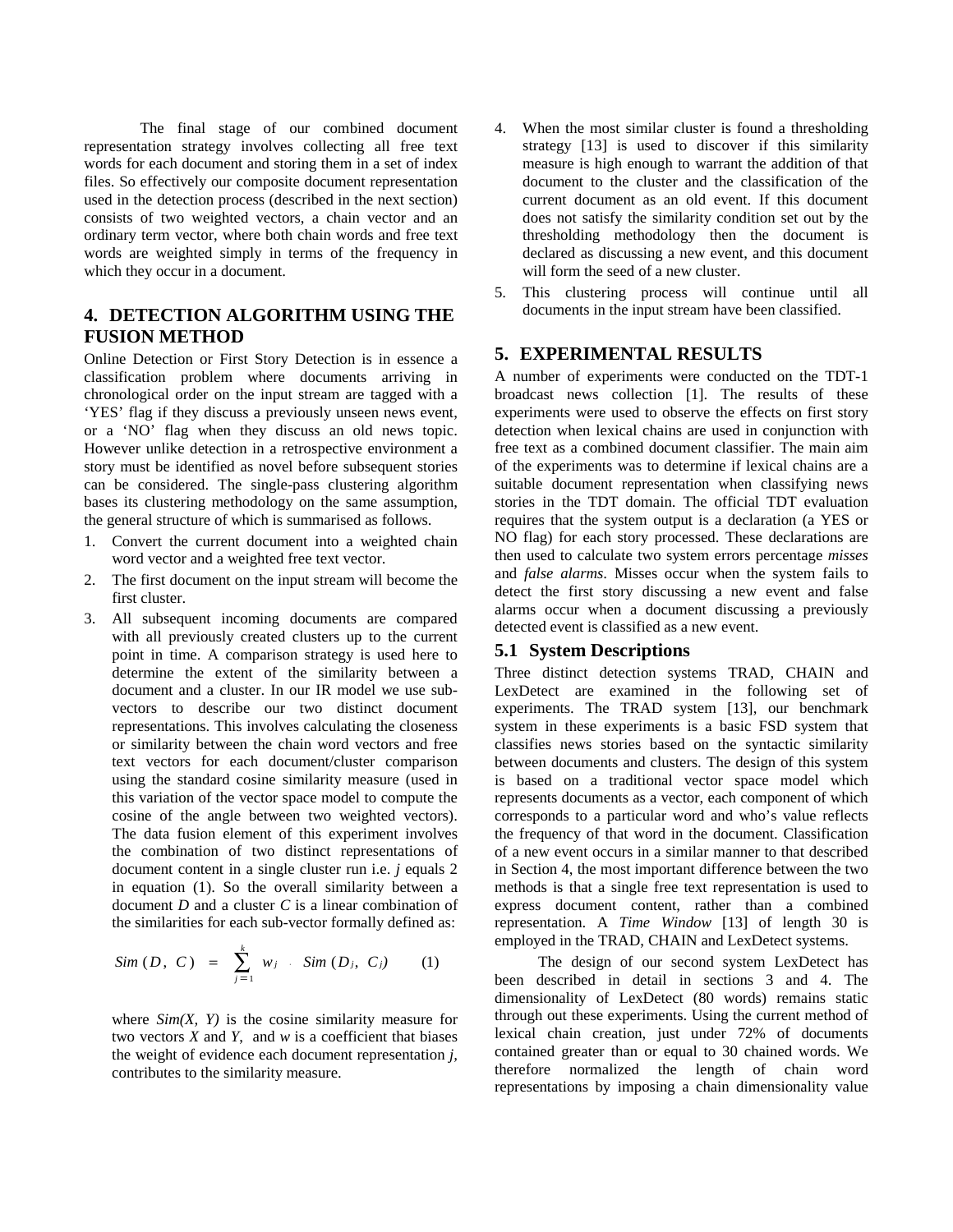of 30 on all LexDetect schemes<sup>2</sup>. In theory it is possible to vary the length of the free text representation in our combined representation however in these experiments all schemes contain free text representations of length 50, since optimal performance is achieved for TRAD when dimensionality 50 is used. The final system parameter to be varied in these experiments is the weighting coefficient  $w_i$ used in equation (1). The design of our third system CHAIN like TRAD, involves the use of a singular document representation. However this document representation contains chain words only rather than free text terms, and so the dimensionality of the system must be 30.

#### **5.2 The Data Fusion Experiment**

 From the results shown in Figure 2 (a Detection Error Tradeoff Graph where points closer to the origin indicate better overall performance), we deduce that a marginal increase in system effectiveness can be achieved when lexical chain representations are used in conjunction with free text representations in the detection process. In particular, we see that the miss rate of our FSD system LexDetect decreased with little or no impact to the false alarm rate of the system.



**Figure 2: The effect on performance when a weighted combined document representation is used.** 

 $\overline{a}$ 

Optimal performance for the LexDetect system (as shown in Figure 2) was found when a weighted combination of evidence was used. This involved treating our free text representation as weaker evidence during the detection process. Results shown in Figure 3 contrast the effect on LexDetect performance when both the chain and free text representations are given equal weight (Lex) and when the weight of the free text representation is halved (LexDetect). This is an interesting result as similar experiments using composite document representations to improve search system performance based on ranking, only experienced optimal effectiveness when they allowed free text evidence to bias the retrieval process [14, 15]. This prompted us to question the necessity of the free text component of our composite representation, however results show that system performance degrades when this element of document content is excluded. This is due to the inability of WordNet to correlate the relationship between proper nouns and other semantically related concepts i.e. {Bill Clinton, US president}, which are often crucial in representing journalistic event identity because they reflect the '*who, what, where, when and how*' of a news story.

Our final experiment involves plotting TRAD\_80 against LexDetect shown in Figure 4. The aim of this experiment is to prove that the increase in system effectiveness observed when a composite document representation is used can be attributed solely to the combination of evidence derived from our free text and chain representations rather than as a consequence of increasing the dimensionality of the system to 80 features. As the DET graph in Figure 4 shows, our LexDetect system still outperforms our TRAD system under conditions of equal dimensionality.

DET graph showing % Misses and %False Alarms for LexDetect and Lex



**Figure 3: The effect on performance when equal weight is given to both representations (Lex) in contrast to a weighted combined document representation (LexDetect).** 

<sup>2</sup> An IR 'system' and an IR 'scheme' are used in this context to describe two different concepts. An IR system refers to the physical implementation of an IR algorithm, which can have various operational modes or various parameter settings. The same IR system may be used to execute different IR schemes by adjusting these parameters [20].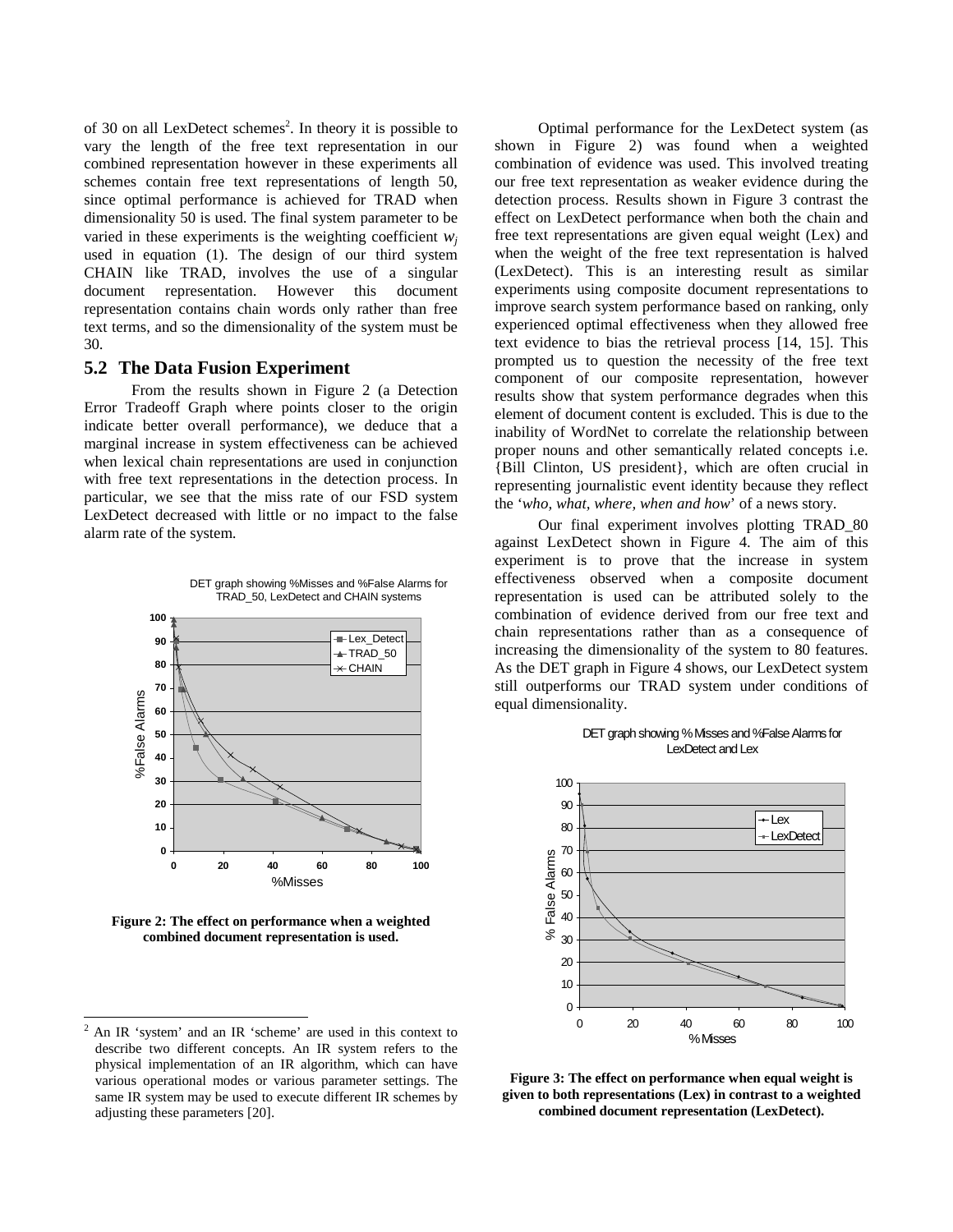

DET graph showing % Misses and %False Alarms for LexDetect and TRAD\_80

**Figure 4: The effect on performance when equal dimensionality of 80 is given to both the LexDetect and TRAD systems.** 

## **6. CRITERIA FOR SUCCESSFUL DATA FUSION**

In the previous section our results showed that when a chain word representation is used in conjunction with a free text representation of a document, improvements in FSD effectiveness are observed. However these results fail to provide any concrete reasoning as to why data fusion under these particular conditions work. There are many papers in the data fusion literature, which attempt to explain why certain data fusion experiments succeed where others have failed. Many of these papers look at the effects of combining specific sources of evidence such as the combination of rank retrieval lists, multiple searches or multiple queries. However Ng and Kantor [16] have tried to formulate some general preconditions for successful data fusion involving non-specific sources of evidence.

The first of these criteria is based on the *dissimilarity* between two sources of evidence.

1. *Dissimilarity*: Data fusion between operationally very similar IR systems may not give better performance.

To calculate the level of dissimilarity between our FSD systems described in Section 5, we now define two ratios based on the number of common relevant and common non-relevant tagged documents between two distinct systems. The number of relevant tagged documents,  $|r_1 \cap r_2|$  is defined as the number of documents that were correctly classified (as a new or old event) by both systems. The total number of relevant documents,  $r_1+r_2$  is the sum of the number of correctly classified documents for each system.  $|n_1 \cap n_2|$  and  $n_1+n_2$  are similarly defined in terms of the number of incorrectly classified documents returned by both systems (i.e. missed events or wrongly detected new events) as shown in equation 3.

$$
R_{\text{overlap}} = \frac{|r_1 \cap r_2| \cdot 2}{r_1 + r_2} \tag{2}
$$

$$
N_{\text{overlap}} = \frac{|n_1 \cap n_2| \cdot 2}{n_1 + n_2} \tag{3}
$$

The results for this experiment are shown in tables 1 and 2 below. We can see that in general the relevant document overlap *Roverlap* between the pair-wise similarities of all four systems is between 85% and 92%, the most similar systems being not surprisingly our two TRAD schema which differ only in the length of their classifiers. The pair-wise similarities *Noverlap* of all four systems regarding non-relevant document classifications exhibit a similar trend of high similarity between the TRAD and LexDetect systems. However the most important point to be taken from these sets of results regards the fact that our CHAIN and TRAD systems exhibit the lowest relevant and non-relevant document overlap of all our pair-wise comparisons. This is an important and encouraging result as it shows that our chain word representations (used in CHAIN) is sufficiently dissimilar to our simple 'bag of words' representation (used in TRAD) to contribute additional evidence to a combination experiment involving both these representations. In particular this satisfaction of Ng and Kantor's dissimilarity criteria explains why marginal improvements in system performance were observed in our data fusion experiment.

**Table 1: Relevant document overlap between FSD systems.** 

| $R_{\text{overmap}}$ | LexDetect | TRAD 50 | TRAD 80 | <b>CHAIN</b> |
|----------------------|-----------|---------|---------|--------------|
| LexDetect            |           |         |         |              |
| TRAD 50              | 0.85      |         |         |              |
| TRAD 80              | 0.85      | 0.92    |         |              |
| <b>CHAIN</b>         | 0.56      | 0.52    | 0.53    |              |

**Table 2: Non-relevant document overlap between FSD systems.** 

| $N_{over\tiny{OVERIAP}}$ | LexDetect | TRAD 50 | TRAD 80 | <b>CHAIN</b> |
|--------------------------|-----------|---------|---------|--------------|
| LexDetect                |           |         |         |              |
| TRAD 50                  | 0.67      |         |         |              |
| TRAD 80                  | 0.68      | 0.82    |         |              |
| <b>CHAIN</b>             | 0.58      | 0.51    | 0.53    |              |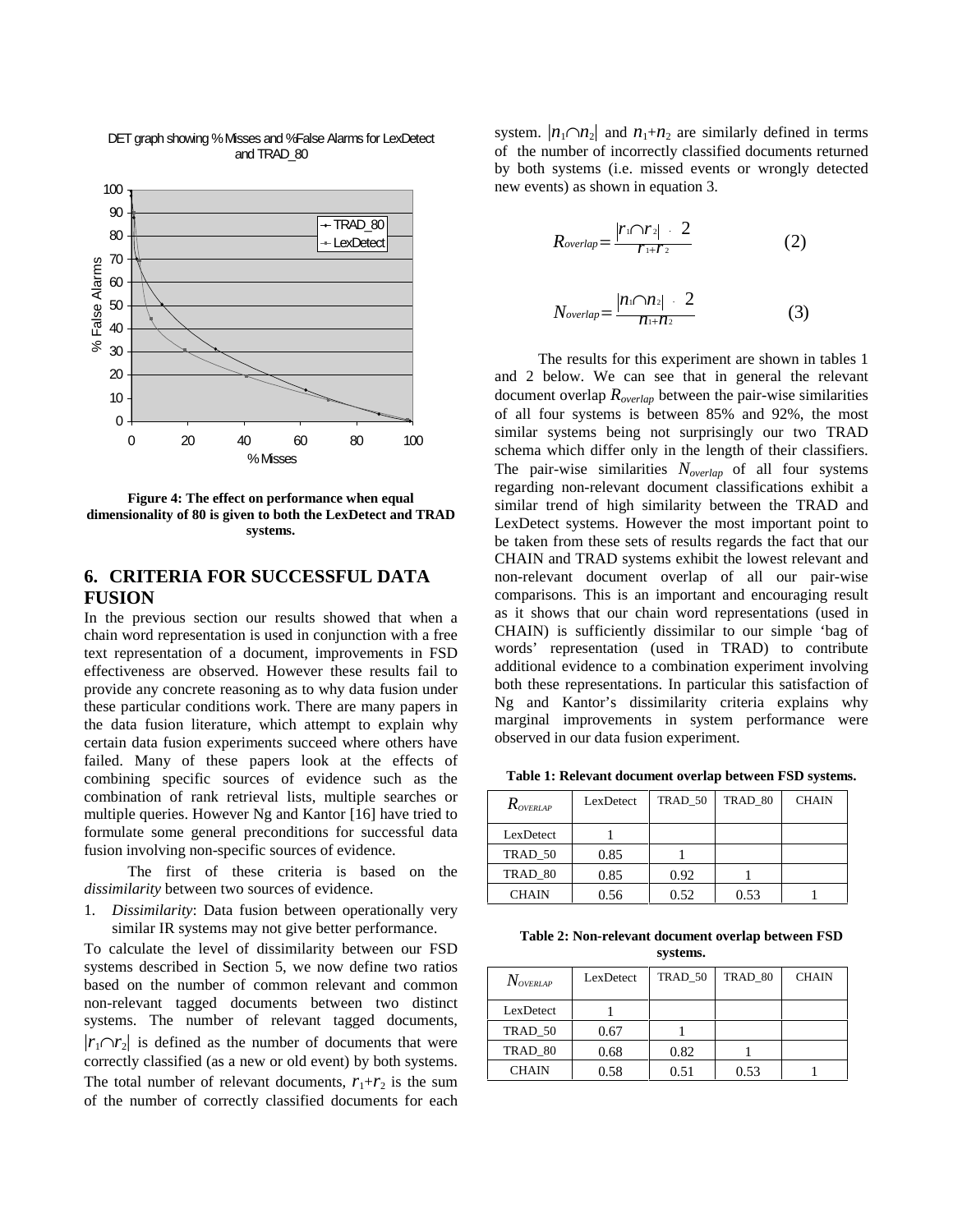The second criteria defined for successful data fusion regards efficacy or the quality of the individual sources of evidence before they are combined in the data fusion process.

2. *Efficacy*: Data fusion between a capable IR system and a very incapable IR system may not give better performance.

In our data fusion experiment in Section 5 we observed that our CHAIN system was our worst performing FSD system. So as the efficacy criteria suggests a better performing chain word representation is needed before further improvements are observed in our combination system LexDetect.

#### **7. FUTURE WORK**

There are many factors which can affect the final chain word representation of a document, ranging from the greedy nature of the chaining algorithm, to the effects caused when varying degrees of freedom are used in this algorithm (i.e. system parameters such as the amount of activation used in WordNet). However the single biggest influence on the quality of the resultant lexical chains is the knowledge source used to create them. In other words the quality of our lexical chain formation is directly dependent on the comprehensiveness/complexity of the thesaurus used to create them. In the case of WordNet, there are a number of structural inadequacies that degrade the effectiveness of our chain representation:

- 1. Missing semantic links between related words.
- 2. Inconsistent semantic distances between different concepts.
- 3. Overloaded synsets such as 'being' which are connected to a large number of synsets. These types of synsets cause spurious chaining, where an unrelated word is added to a chain based on a weak yet semantically close relationship with one of these overloaded synsets (a special case of 2.).
- 4. No means of correlating the relationship between proper nouns and other noun phrases (see Section 5.2).
- 5. The level of sense granularity used to define word meanings in WordNet is often too fine for the chain formation process.

All of these factors play a part in reducing the effectiveness of the disambiguation process and the comprehensiveness and accuracy of the final chain representation. A number of these weaknesses are discussed in previous work on lexical chaining [8, 12]. However the last two cases are particularly important when considering the similarity between documents and clusters in the detection process. As explained in Section 6.2 lexical chains are an incomplete means of representing events in a topic detection application since they fail to contain information on the proper nouns involved in the discourse structure of the text.

The last case is more a comment on the unsuitability of WordNet as a knowledge source in this application rather than as a reference to any specific weakness in its design. For example consider two distinct documents which both contain the word 'city' in their respective chain representations. WordNet defines three distinct meanings or senses of this word:

- ⇒ An incorporated administrative district establish by a state charter.
- $\Rightarrow$  A large densely populated municipality.
- $\Rightarrow$  An urban center.

When disambiguating a word like 'city' in the chain formation process this level of sense distinction is unnecessary. In fact if our aforementioned documents have chosen two different yet closely related definitions of this word (i.e. different synset numbers) then these documents will be considered less related than they actually are. Other research efforts in the lexical chaining area have suggested 'cleaning' WordNet [8] of rare senses or using some additional knowledge source in the chaining process that could biases the suitability of certain senses in particular contexts<sup>3</sup>. In future work we hope to address this problem by considering the use of collocation information like noun pairs such as 'physician/hospital' or 'Gates/Microsoft' in the chain formation process. Using such information will help to smooth out the discrepancies in semantic distances between concepts and help detect missing semantic relationships between these concepts. This occurrence information could also reduce the sensitivity of the detection process to fine levels of sense granularity if such information was used when determining the similarity between two document representations. So effectively this technique would eliminate the need for a composite representation in the identification of novel events in a news stream. Instead the data fusion element of our system would involve supplementing our knowledge source WordNet with word co-occurrence information in the chain formation process.

### **8. CONCLUSIONS**

 $\overline{a}$ 

A variety of techniques for data fusion have been proposed in IR literature. Results from data fusion research have suggested that significant improvements in system effectiveness can be obtained by combining multiple sources of evidence of relevancy such as document representations, query formulations and search strategies.

<sup>3</sup> Recent editions of WordNet now contain information on the probability of use of a word based on polysemy. WordNet researchers noted the direct relationship between the increase in the frequency of occurrence of a word and the number of distinct meanings it has. This frequency value could also be used in the 'cleaning' process.